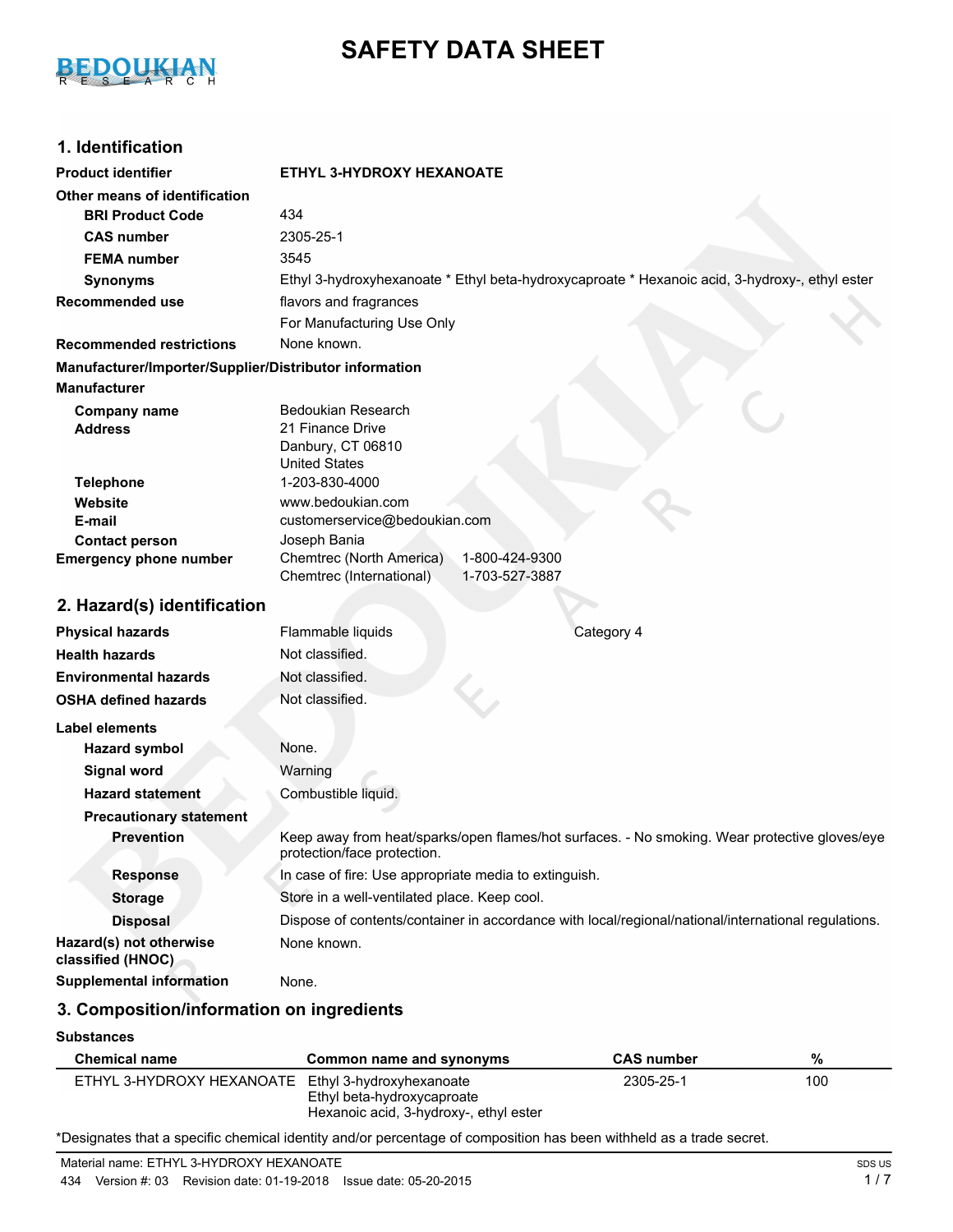## **4. First-aid measures**

| <b>Inhalation</b>                                                            | Move to fresh air. Call a physician if symptoms develop or persist.                                                 |
|------------------------------------------------------------------------------|---------------------------------------------------------------------------------------------------------------------|
| <b>Skin contact</b>                                                          | Wash off with soap and water. Get medical attention if irritation develops and persists.                            |
| Eye contact                                                                  | Rinse with water. Get medical attention if irritation develops and persists.                                        |
| Ingestion                                                                    | Rinse mouth. Get medical attention if symptoms occur.                                                               |
| <b>Most important</b><br>symptoms/effects, acute and<br>delayed              | Direct contact with eyes may cause temporary irritation.                                                            |
| Indication of immediate<br>medical attention and special<br>treatment needed | Provide general supportive measures and treat symptomatically.                                                      |
| <b>General information</b>                                                   | Ensure that medical personnel are aware of the material(s) involved, and take precautions to<br>protect themselves. |
| 5. Fire-fighting measures                                                    |                                                                                                                     |

| Suitable extinguishing media                                     | Water fog. Foam. Dry chemical powder. Carbon dioxide (CO2).                                                                                                       |
|------------------------------------------------------------------|-------------------------------------------------------------------------------------------------------------------------------------------------------------------|
| <b>Unsuitable extinguishing</b><br>media                         | Do not use water jet as an extinguisher, as this will spread the fire.                                                                                            |
| Specific hazards arising from<br>the chemical                    | The product is combustible, and heating may generate vapors which may form explosive vapor/air<br>mixtures. During fire, gases hazardous to health may be formed. |
| Special protective equipment<br>and precautions for firefighters | Self-contained breathing apparatus and full protective clothing must be worn in case of fire.                                                                     |
| <b>Fire fighting</b><br>equipment/instructions                   | In case of fire and/or explosion do not breathe fumes. Move containers from fire area if you can do<br>so without risk.                                           |
| <b>Specific methods</b>                                          | Use standard firefighting procedures and consider the hazards of other involved materials.                                                                        |
| <b>General fire hazards</b>                                      | Combustible liquid.                                                                                                                                               |

# **6. Accidental release measures**

| <b>Personal precautions,</b><br>protective equipment and<br>emergency procedures | Keep unnecessary personnel away. Keep people away from and upwind of spill/leak. Eliminate all<br>ignition sources (no smoking, flares, sparks, or flames in immediate area). Wear appropriate<br>protective equipment and clothing during clean-up. Ensure adequate ventilation. Local authorities<br>should be advised if significant spillages cannot be contained. |
|----------------------------------------------------------------------------------|------------------------------------------------------------------------------------------------------------------------------------------------------------------------------------------------------------------------------------------------------------------------------------------------------------------------------------------------------------------------|
| <b>Methods and materials for</b><br>containment and cleaning up                  | Eliminate all ignition sources (no smoking, flares, sparks, or flames in immediate area). Keep<br>combustibles (wood, paper, oil, etc.) away from spilled material.                                                                                                                                                                                                    |
|                                                                                  | Large Spills: Stop the flow of material, if this is without risk. Dike the spilled material, where this is<br>possible. Cover with plastic sheet to prevent spreading. Use a non-combustible material like<br>vermiculite, sand or earth to soak up the product and place into a container for later disposal.<br>Following product recovery, flush area with water.   |
|                                                                                  | Small Spills: Absorb with earth, sand or other non-combustible material and transfer to containers<br>for later disposal. Clean surface thoroughly to remove residual contamination.                                                                                                                                                                                   |
|                                                                                  | Never return spills to original containers for re-use.                                                                                                                                                                                                                                                                                                                 |
| <b>Environmental precautions</b>                                                 | Avoid discharge into drains, water courses or onto the ground.                                                                                                                                                                                                                                                                                                         |
| 7. Handling and storage                                                          |                                                                                                                                                                                                                                                                                                                                                                        |
| <b>Precautions for safe handling</b>                                             | Keep away from open flames, hot surfaces and sources of ignition. When using do not smoke.<br>Provide adequate ventilation. Wear appropriate personal protective equipment. Observe good<br>industrial hygiene practices.                                                                                                                                              |
| Conditions for safe storage,<br>including any incompatibilities                  | Keep away from heat, sparks and open flame. Store in a cool, dry place out of direct sunlight.<br>Store in original tightly closed container. Store in a well-ventilated place. Keep in an area equipped<br>with sprinklers. Recommended Packaging: Glass, Plastic or Phenolic Lined Steel. Store tightly<br>sealed under inert gas in a cool, well-ventilated area.   |
| 8. Exposure controls/personal protection                                         |                                                                                                                                                                                                                                                                                                                                                                        |
| <b>Occupational exposure limits</b>                                              | This substance has no PEL, TLV, or other recommended exposure limit.                                                                                                                                                                                                                                                                                                   |

**Biological limit values** No biological exposure limits noted for the ingredient(s).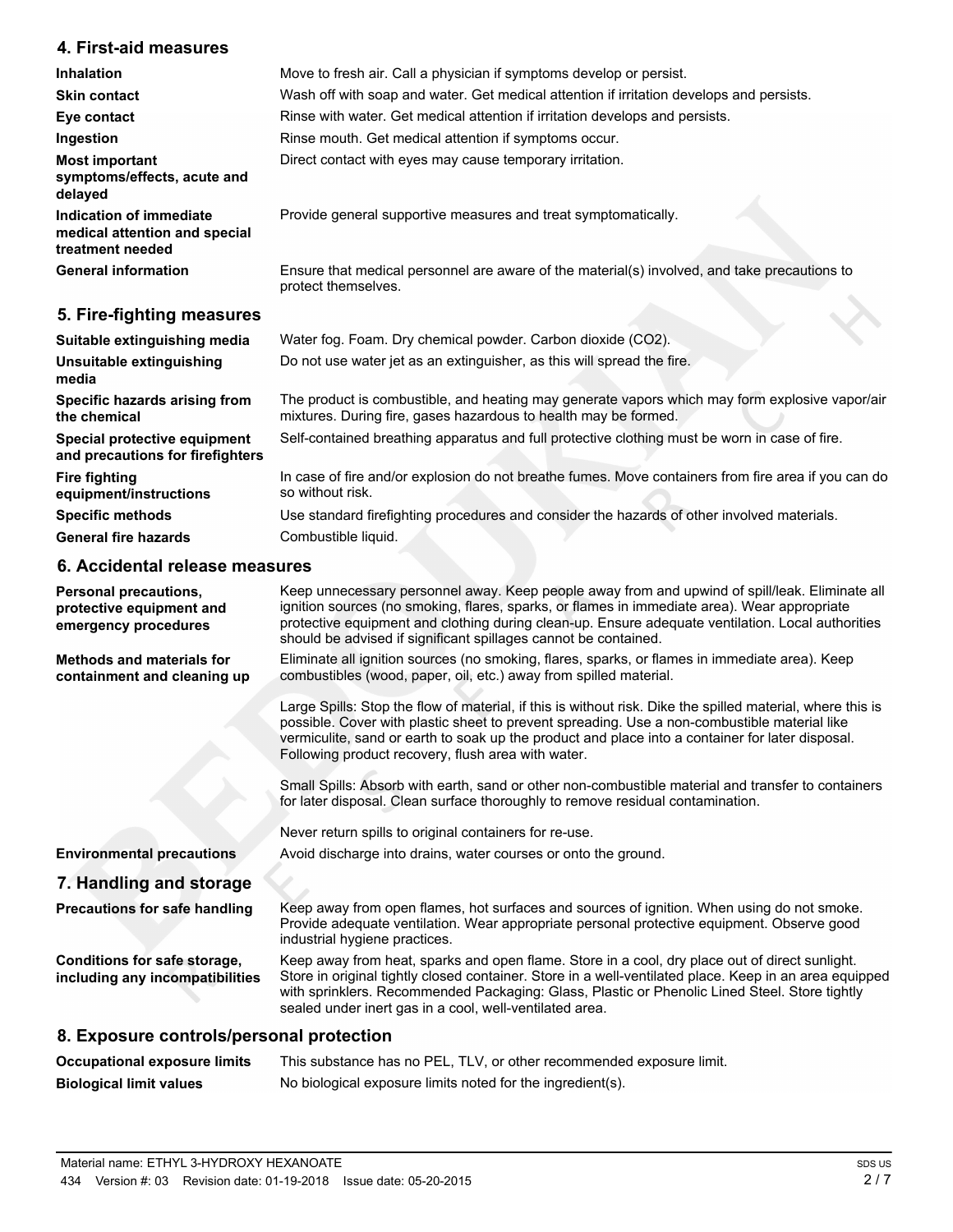| Appropriate engineering<br>controls          | Good general ventilation (typically 10 air changes per hour) should be used. Ventilation rates<br>should be matched to conditions. If applicable, use process enclosures, local exhaust ventilation,<br>or other engineering controls to maintain airborne levels below recommended exposure limits. If<br>exposure limits have not been established, maintain airborne levels to an acceptable level. |  |  |
|----------------------------------------------|--------------------------------------------------------------------------------------------------------------------------------------------------------------------------------------------------------------------------------------------------------------------------------------------------------------------------------------------------------------------------------------------------------|--|--|
|                                              | Individual protection measures, such as personal protective equipment                                                                                                                                                                                                                                                                                                                                  |  |  |
| <b>Eye/face protection</b>                   | Wear safety glasses with side shields (or goggles).                                                                                                                                                                                                                                                                                                                                                    |  |  |
| <b>Skin protection</b>                       |                                                                                                                                                                                                                                                                                                                                                                                                        |  |  |
| <b>Hand protection</b>                       | Wear appropriate chemical resistant gloves. Suitable gloves can be recommended by the glove<br>supplier.                                                                                                                                                                                                                                                                                               |  |  |
| Other                                        | Wear suitable protective clothing.                                                                                                                                                                                                                                                                                                                                                                     |  |  |
| <b>Respiratory protection</b>                | If engineering controls do not maintain airborne concentrations below recommended exposure<br>limits (where applicable) or to an acceptable level (in countries where exposure limits have not<br>been established), an approved respirator must be worn.                                                                                                                                              |  |  |
| <b>Thermal hazards</b>                       | Wear appropriate thermal protective clothing, when necessary.                                                                                                                                                                                                                                                                                                                                          |  |  |
| <b>General hygiene</b><br>considerations     | When using do not smoke. Always observe good personal hygiene measures, such as washing<br>after handling the material and before eating, drinking, and/or smoking. Routinely wash work<br>clothing and protective equipment to remove contaminants.                                                                                                                                                   |  |  |
| 9. Physical and chemical properties          |                                                                                                                                                                                                                                                                                                                                                                                                        |  |  |
| Appearance                                   |                                                                                                                                                                                                                                                                                                                                                                                                        |  |  |
| <b>Physical state</b>                        | Liquid.                                                                                                                                                                                                                                                                                                                                                                                                |  |  |
| Color                                        | Colorless                                                                                                                                                                                                                                                                                                                                                                                              |  |  |
| Odor                                         | smoky leather tobacco character.                                                                                                                                                                                                                                                                                                                                                                       |  |  |
| <b>Odor threshold</b>                        | Not available.                                                                                                                                                                                                                                                                                                                                                                                         |  |  |
| pH                                           | Not available.                                                                                                                                                                                                                                                                                                                                                                                         |  |  |
| Melting point/freezing point                 | Not available.                                                                                                                                                                                                                                                                                                                                                                                         |  |  |
| Initial boiling point and boiling<br>range   | 439.34 °F (226.3 °C) US EPA. 2014. Estimation Programs Interface Suite™ for Microsoft®<br>Windows, v 4.11. US EPA, Washington, DC, USA.                                                                                                                                                                                                                                                                |  |  |
| <b>Flash point</b>                           | 199 °F (93 °C) Closed Cup                                                                                                                                                                                                                                                                                                                                                                              |  |  |
| <b>Evaporation rate</b>                      | Not available.                                                                                                                                                                                                                                                                                                                                                                                         |  |  |
| Flammability (solid, gas)                    | Not applicable.                                                                                                                                                                                                                                                                                                                                                                                        |  |  |
| Upper/lower flammability or explosive limits |                                                                                                                                                                                                                                                                                                                                                                                                        |  |  |
| <b>Flammability limit - lower</b><br>$(\%)$  | Not available.                                                                                                                                                                                                                                                                                                                                                                                         |  |  |
| <b>Flammability limit - upper</b><br>(%)     | Not available.                                                                                                                                                                                                                                                                                                                                                                                         |  |  |
| Explosive limit - lower (%)                  | Not available.                                                                                                                                                                                                                                                                                                                                                                                         |  |  |
| Explosive limit - upper (%)                  | Not available.                                                                                                                                                                                                                                                                                                                                                                                         |  |  |
| Vapor pressure                               | 0.01 mmHg at 20°C; US EPA. 2014. Estimation Programs Interface Suite™ for Microsoft®<br>Windows, v 4.11. US EPA, Washington, DC, USA.                                                                                                                                                                                                                                                                  |  |  |
| <b>Vapor density</b>                         | 5.5 Relative to air; air = $1$                                                                                                                                                                                                                                                                                                                                                                         |  |  |
| <b>Relative density</b>                      | Not available.                                                                                                                                                                                                                                                                                                                                                                                         |  |  |
| Solubility/ine)                              |                                                                                                                                                                                                                                                                                                                                                                                                        |  |  |

| Solubility(ies)                                   |                                                                                                                         |
|---------------------------------------------------|-------------------------------------------------------------------------------------------------------------------------|
| <b>Solubility (water)</b>                         | Not available.                                                                                                          |
| <b>Partition coefficient</b><br>(n-octanol/water) | 1.29 US EPA. 2014. Estimation Programs Interface Suite™ for Microsoft® Windows, v 4.11. US<br>EPA, Washington, DC, USA. |
| <b>Auto-ignition temperature</b>                  | Not available.                                                                                                          |
| Decomposition temperature                         | Not available.                                                                                                          |
| <b>Viscosity</b>                                  | Not available.                                                                                                          |
| <b>Other information</b>                          |                                                                                                                         |
| <b>Density</b>                                    | $0.967 - 0.976$ g/cm3                                                                                                   |
| <b>Flammability class</b>                         | Combustible IIIA estimated                                                                                              |
| <b>Molecular formula</b>                          | C8H16O3                                                                                                                 |
| <b>Molecular weight</b>                           | 160.22                                                                                                                  |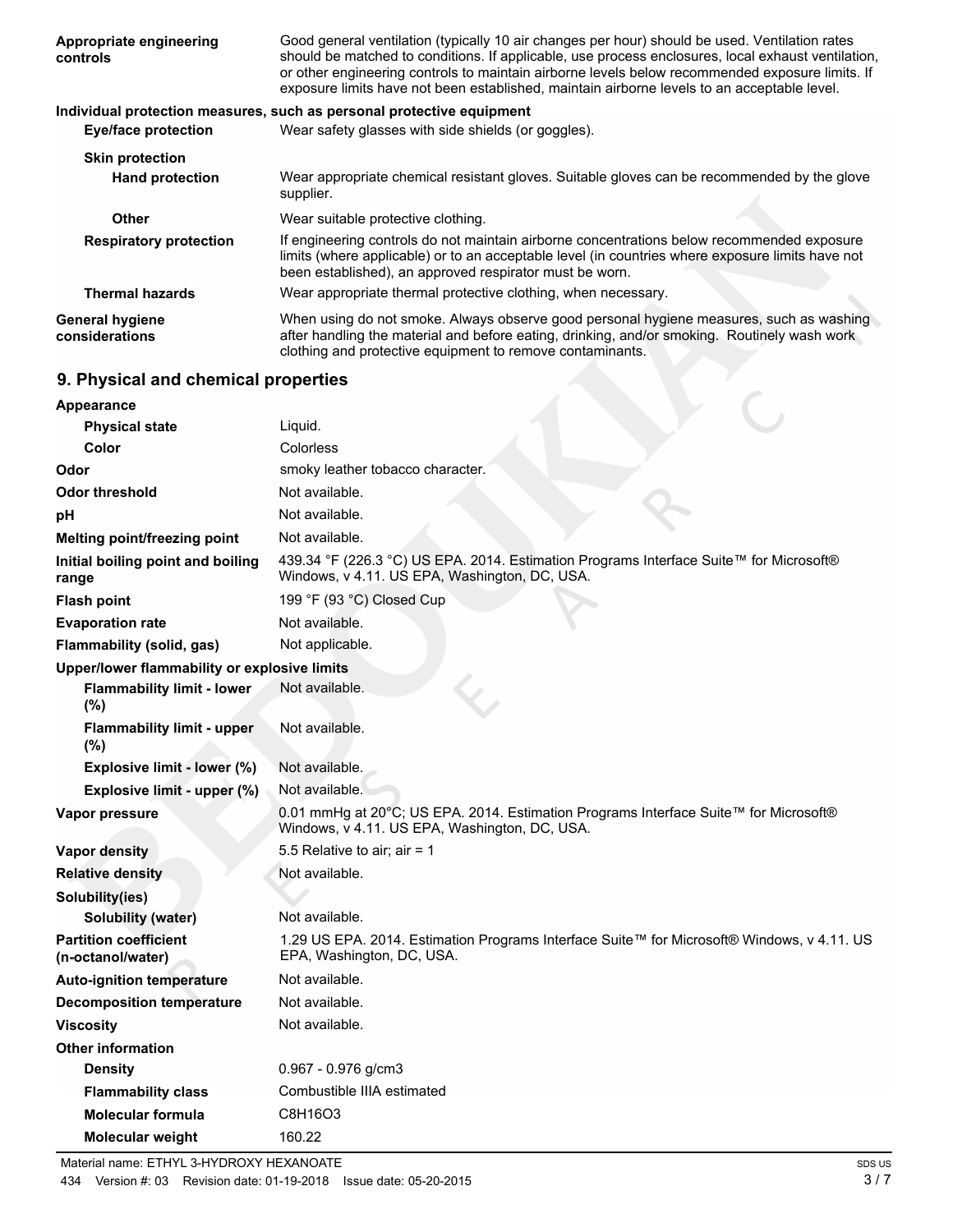**Specific gravity** 0.967 - 0.976 at 25°C

## **10. Stability and reactivity**

| <b>Reactivity</b>                            | The product is stable and non-reactive under normal conditions of use, storage and transport.                                                     |  |  |
|----------------------------------------------|---------------------------------------------------------------------------------------------------------------------------------------------------|--|--|
| <b>Chemical stability</b>                    | Material is stable under normal conditions.                                                                                                       |  |  |
| <b>Possibility of hazardous</b><br>reactions | No dangerous reaction known under conditions of normal use.                                                                                       |  |  |
| <b>Conditions to avoid</b>                   | Avoid heat, sparks, open flames and other ignition sources. Avoid temperatures exceeding the<br>flash point. Contact with incompatible materials. |  |  |
| Incompatible materials                       | Strong oxidizing agents.                                                                                                                          |  |  |
| <b>Hazardous decomposition</b><br>products   | No hazardous decomposition products are known.                                                                                                    |  |  |

### **11. Toxicological information**

#### **Information on likely routes of exposure**

#### **Acute toxicity**

| <b>Product</b> | <b>Species</b>                            | <b>Test Results</b>                                                  |
|----------------|-------------------------------------------|----------------------------------------------------------------------|
|                | ETHYL 3-HYDROXY HEXANOATE (CAS 2305-25-1) |                                                                      |
| <b>Acute</b>   |                                           |                                                                      |
| Oral           |                                           |                                                                      |
| Liquid         |                                           |                                                                      |
| LD50           | Rat                                       | > 5000 mg/kg Result for similar material<br>Ethyl 3-hydroxybutyrate. |

\* Estimates for product may be based on additional component data not shown.

#### **Skin corrosion/irritation Prolonged skin contact may cause temporary irritation.**

**Irritation Corrosion - Skin**

5 % Patch test, Vehicle Ethanol SDA 39 C. Result for similar ethyl 3-hydroxybutyrate. Result: Not irritating. Species: Human Organ: Skin

Notes: RIFM

**Serious eye damage/eye** Direct contact with eyes may cause temporary irritation.

### **irritation**

**Respiratory or skin sensitization**

**Respiratory sensitization** Not a respiratory sensitizer.

**Skin sensitization** This product is not expected to cause skin sensitization.

#### **Skin sensitization**

5 % Patch test, Vehicle Ethanol SDA 39 C. Result for similar ethyl 3-hydroxybutyrate. Result: Not sensitizing. Species: Human Organ: Skin Notes: RIFM

**Germ cell mutagenicity**

No data available to indicate product or any components present at greater than 0.1% are mutagenic or genotoxic.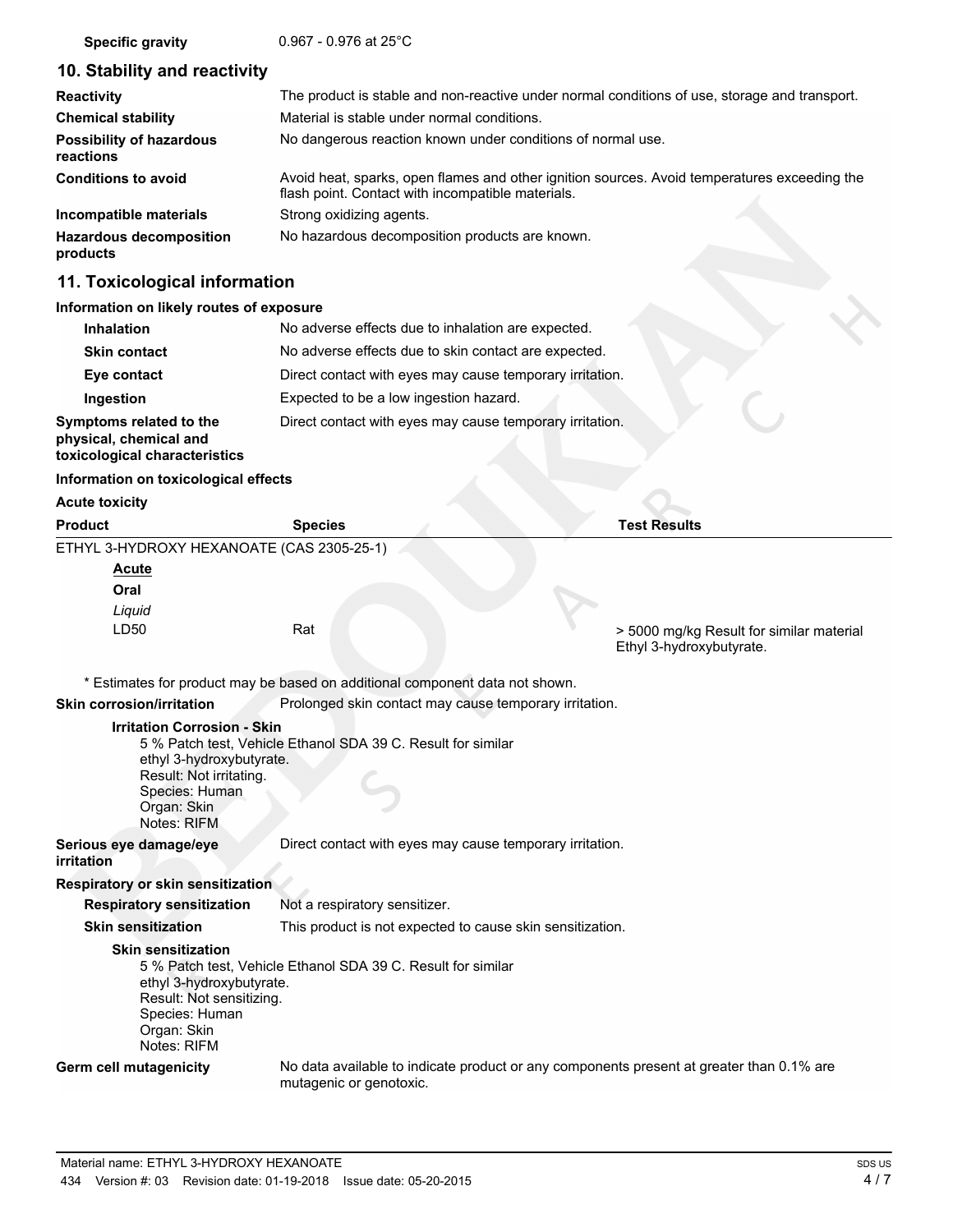| Germ cell mutagenicity: Ames test<br>< 10000 µg/plate, Strains TA 98, TA 100, TA 97, TA 1535<br>with and without metabolic activation: no effects. Result for<br>similar ethyl 3-hydroxybutyrate.<br>Result: Not mutagenic.<br>Species: Salmonella typhimurium<br>Notes: RIFM |                                                                                                                                                                                                                        |  |
|-------------------------------------------------------------------------------------------------------------------------------------------------------------------------------------------------------------------------------------------------------------------------------|------------------------------------------------------------------------------------------------------------------------------------------------------------------------------------------------------------------------|--|
| Carcinogenicity                                                                                                                                                                                                                                                               | This product is not considered to be a carcinogen by IARC, ACGIH, NTP, or OSHA.                                                                                                                                        |  |
| IARC Monographs. Overall Evaluation of Carcinogenicity<br>Not listed.<br>OSHA Specifically Regulated Substances (29 CFR 1910.1001-1050)                                                                                                                                       |                                                                                                                                                                                                                        |  |
| Not regulated.                                                                                                                                                                                                                                                                | US. National Toxicology Program (NTP) Report on Carcinogens                                                                                                                                                            |  |
| Not listed.                                                                                                                                                                                                                                                                   |                                                                                                                                                                                                                        |  |
| <b>Reproductive toxicity</b>                                                                                                                                                                                                                                                  | This product is not expected to cause reproductive or developmental effects.                                                                                                                                           |  |
| Specific target organ toxicity -<br>single exposure                                                                                                                                                                                                                           | Not classified.                                                                                                                                                                                                        |  |
| Specific target organ toxicity -<br>repeated exposure                                                                                                                                                                                                                         | Not classified.                                                                                                                                                                                                        |  |
| <b>Aspiration hazard</b>                                                                                                                                                                                                                                                      | Not an aspiration hazard.                                                                                                                                                                                              |  |
| 12. Ecological information                                                                                                                                                                                                                                                    |                                                                                                                                                                                                                        |  |
| The product is not classified as environmentally hazardous. However, this does not exclude the<br><b>Ecotoxicity</b><br>possibility that large or frequent spills can have a harmful or damaging effect on the environment.                                                   |                                                                                                                                                                                                                        |  |
| Persistence and degradability                                                                                                                                                                                                                                                 | No data is available on the degradability of this product.                                                                                                                                                             |  |
| <b>Bioaccumulative potential</b>                                                                                                                                                                                                                                              |                                                                                                                                                                                                                        |  |
| Partition coefficient n-octanol / water (log Kow)<br>USA.                                                                                                                                                                                                                     | 1.29, US EPA. 2014. Estimation Programs Interface Suite™<br>for Microsoft® Windows, v 4.11. US EPA, Washington, DC,                                                                                                    |  |
| <b>Mobility in soil</b>                                                                                                                                                                                                                                                       | No data available.                                                                                                                                                                                                     |  |
| Other adverse effects                                                                                                                                                                                                                                                         | No other adverse environmental effects (e.g. ozone depletion, photochemical ozone creation<br>potential, endocrine disruption, global warming potential) are expected from this component.                             |  |
| 13. Disposal considerations                                                                                                                                                                                                                                                   |                                                                                                                                                                                                                        |  |
| <b>Disposal instructions</b>                                                                                                                                                                                                                                                  | Collect and reclaim or dispose in sealed containers at licensed waste disposal site. Dispose of<br>contents/container in accordance with local/regional/national/international regulations.                            |  |
| <b>Local disposal regulations</b>                                                                                                                                                                                                                                             | Dispose in accordance with all applicable regulations.                                                                                                                                                                 |  |
| <b>Hazardous waste code</b>                                                                                                                                                                                                                                                   | The waste code should be assigned in discussion between the user, the producer and the waste<br>disposal company.                                                                                                      |  |
| Waste from residues / unused<br>products                                                                                                                                                                                                                                      | Dispose of in accordance with local regulations. Empty containers or liners may retain some<br>product residues. This material and its container must be disposed of in a safe manner (see:<br>Disposal instructions). |  |
| <b>Contaminated packaging</b>                                                                                                                                                                                                                                                 | Since emptied containers may retain product residue, follow label warnings even after container is<br>emptied. Empty containers should be taken to an approved waste handling site for recycling or<br>disposal.       |  |
| 14. Transport information                                                                                                                                                                                                                                                     |                                                                                                                                                                                                                        |  |
| <b>DOT</b>                                                                                                                                                                                                                                                                    |                                                                                                                                                                                                                        |  |
| Not regulated as dangerous goods.                                                                                                                                                                                                                                             |                                                                                                                                                                                                                        |  |
| <b>IATA</b>                                                                                                                                                                                                                                                                   |                                                                                                                                                                                                                        |  |
| Not regulated as dangerous goods.                                                                                                                                                                                                                                             |                                                                                                                                                                                                                        |  |
| <b>IMDG</b>                                                                                                                                                                                                                                                                   |                                                                                                                                                                                                                        |  |

Not regulated as dangerous goods.

**Transport in bulk according to** Not established. **Annex II of MARPOL 73/78 and**

**the IBC Code**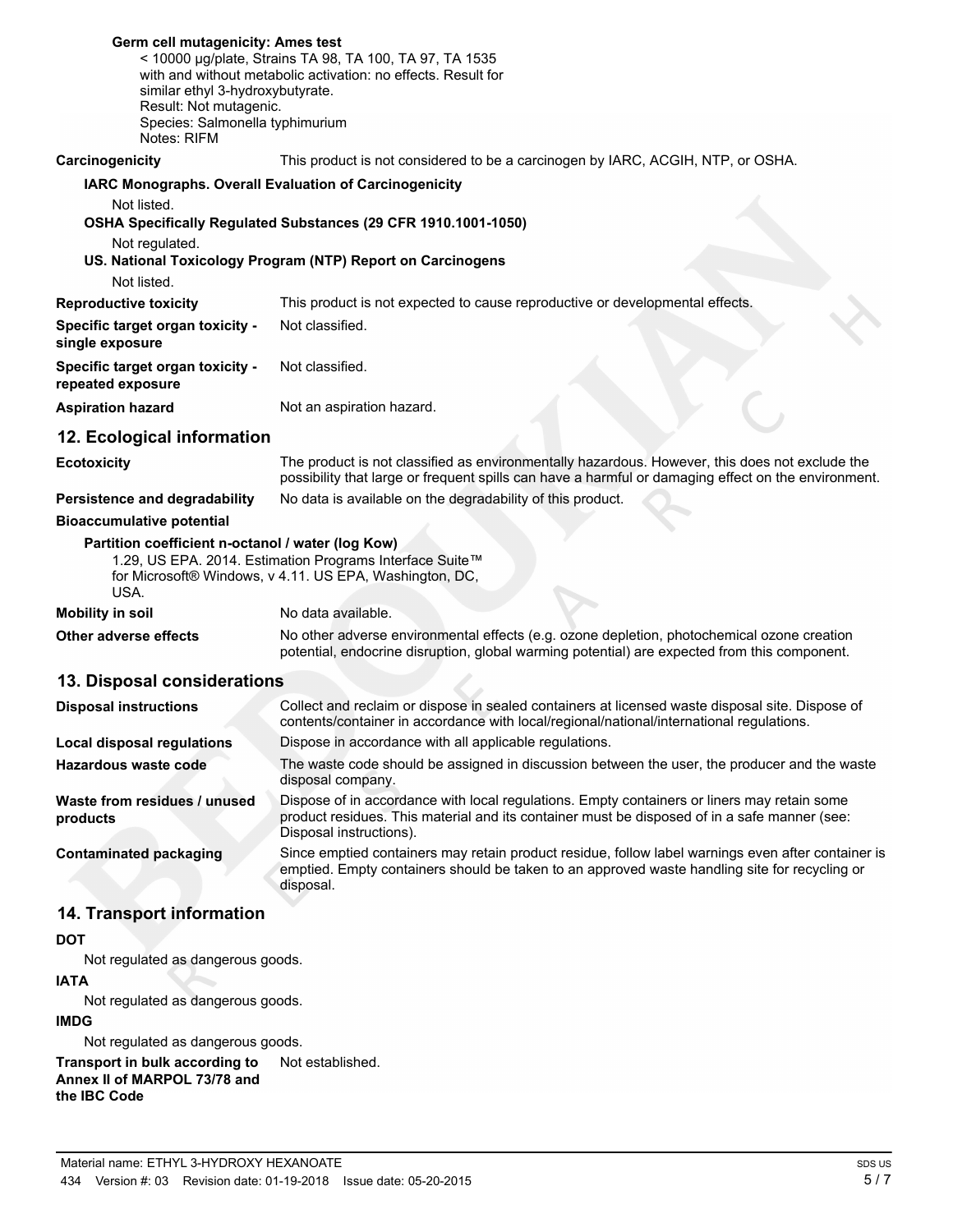# **15. Regulatory information**

| US federal regulations                                        | This product is a "Hazardous Chemical" as defined by the OSHA Hazard Communication<br>Standard, 29 CFR 1910.1200.                                                                                                                                                                          |                        |  |
|---------------------------------------------------------------|--------------------------------------------------------------------------------------------------------------------------------------------------------------------------------------------------------------------------------------------------------------------------------------------|------------------------|--|
| TSCA Section 12(b) Export Notification (40 CFR 707, Subpt. D) |                                                                                                                                                                                                                                                                                            |                        |  |
| Not regulated.                                                |                                                                                                                                                                                                                                                                                            |                        |  |
| <b>CERCLA Hazardous Substance List (40 CFR 302.4)</b>         |                                                                                                                                                                                                                                                                                            |                        |  |
| Not listed.<br><b>SARA 304 Emergency release notification</b> |                                                                                                                                                                                                                                                                                            |                        |  |
| Not regulated.                                                |                                                                                                                                                                                                                                                                                            |                        |  |
|                                                               | OSHA Specifically Regulated Substances (29 CFR 1910.1001-1050)                                                                                                                                                                                                                             |                        |  |
| Not regulated.                                                |                                                                                                                                                                                                                                                                                            |                        |  |
|                                                               | Superfund Amendments and Reauthorization Act of 1986 (SARA)                                                                                                                                                                                                                                |                        |  |
| <b>Hazard categories</b>                                      | Immediate Hazard - No                                                                                                                                                                                                                                                                      |                        |  |
|                                                               | Delayed Hazard - No                                                                                                                                                                                                                                                                        |                        |  |
|                                                               | Fire Hazard - Yes<br>Pressure Hazard - No                                                                                                                                                                                                                                                  |                        |  |
|                                                               | Reactivity Hazard - No                                                                                                                                                                                                                                                                     |                        |  |
| <b>SARA 302 Extremely hazardous substance</b>                 |                                                                                                                                                                                                                                                                                            |                        |  |
| Not listed.                                                   |                                                                                                                                                                                                                                                                                            |                        |  |
| SARA 311/312 Hazardous<br>chemical                            | Yes                                                                                                                                                                                                                                                                                        |                        |  |
| SARA 313 (TRI reporting)                                      |                                                                                                                                                                                                                                                                                            |                        |  |
| Not regulated.                                                |                                                                                                                                                                                                                                                                                            |                        |  |
|                                                               |                                                                                                                                                                                                                                                                                            |                        |  |
| Other federal regulations                                     | Clean Air Act (CAA) Section 112 Hazardous Air Pollutants (HAPs) List                                                                                                                                                                                                                       |                        |  |
| Not regulated.                                                |                                                                                                                                                                                                                                                                                            |                        |  |
|                                                               | Clean Air Act (CAA) Section 112(r) Accidental Release Prevention (40 CFR 68.130)                                                                                                                                                                                                           |                        |  |
| Not regulated.                                                |                                                                                                                                                                                                                                                                                            |                        |  |
| <b>Safe Drinking Water Act</b>                                | Not regulated.                                                                                                                                                                                                                                                                             |                        |  |
| (SDWA)                                                        |                                                                                                                                                                                                                                                                                            |                        |  |
| International Inventories                                     |                                                                                                                                                                                                                                                                                            |                        |  |
| Country(s) or region                                          | Inventory name                                                                                                                                                                                                                                                                             | On inventory (yes/no)* |  |
| Australia                                                     | Australian Inventory of Chemical Substances (AICS)                                                                                                                                                                                                                                         | Yes                    |  |
| Canada                                                        | Domestic Substances List (DSL)                                                                                                                                                                                                                                                             | No                     |  |
| Canada                                                        | Non-Domestic Substances List (NDSL)                                                                                                                                                                                                                                                        | Yes                    |  |
| China                                                         | Inventory of Existing Chemical Substances in China (IECSC)                                                                                                                                                                                                                                 | Yes                    |  |
| Europe                                                        | European Inventory of Existing Commercial Chemical<br>Substances (EINECS)                                                                                                                                                                                                                  | Yes                    |  |
| Europe                                                        | European List of Notified Chemical Substances (ELINCS)                                                                                                                                                                                                                                     | No                     |  |
| Japan                                                         | Inventory of Existing and New Chemical Substances (ENCS)                                                                                                                                                                                                                                   | Yes                    |  |
| Korea                                                         | Existing Chemicals List (ECL)                                                                                                                                                                                                                                                              | Yes                    |  |
| New Zealand                                                   | New Zealand Inventory                                                                                                                                                                                                                                                                      | Yes                    |  |
| Philippines                                                   | Philippine Inventory of Chemicals and Chemical Substances                                                                                                                                                                                                                                  | Yes                    |  |
|                                                               | (PICCS)                                                                                                                                                                                                                                                                                    |                        |  |
| Taiwan                                                        | Taiwan Toxic Chemical Substances (TCS)                                                                                                                                                                                                                                                     | Yes                    |  |
| United States & Puerto Rico                                   | Toxic Substances Control Act (TSCA) Inventory                                                                                                                                                                                                                                              | Yes                    |  |
| $country(s)$ .                                                | *A "Yes" indicates that all components of this product comply with the inventory requirements administered by the governing country(s)<br>A "No" indicates that one or more components of the product are not listed or exempt from listing on the inventory administered by the governing |                        |  |
|                                                               | 16. Other information, including date of preparation or last revision                                                                                                                                                                                                                      |                        |  |

| <b>Issue date</b>    | 05-20-2015 |
|----------------------|------------|
| <b>Revision date</b> | 01-19-2018 |
| <b>Version</b> #     | 03         |